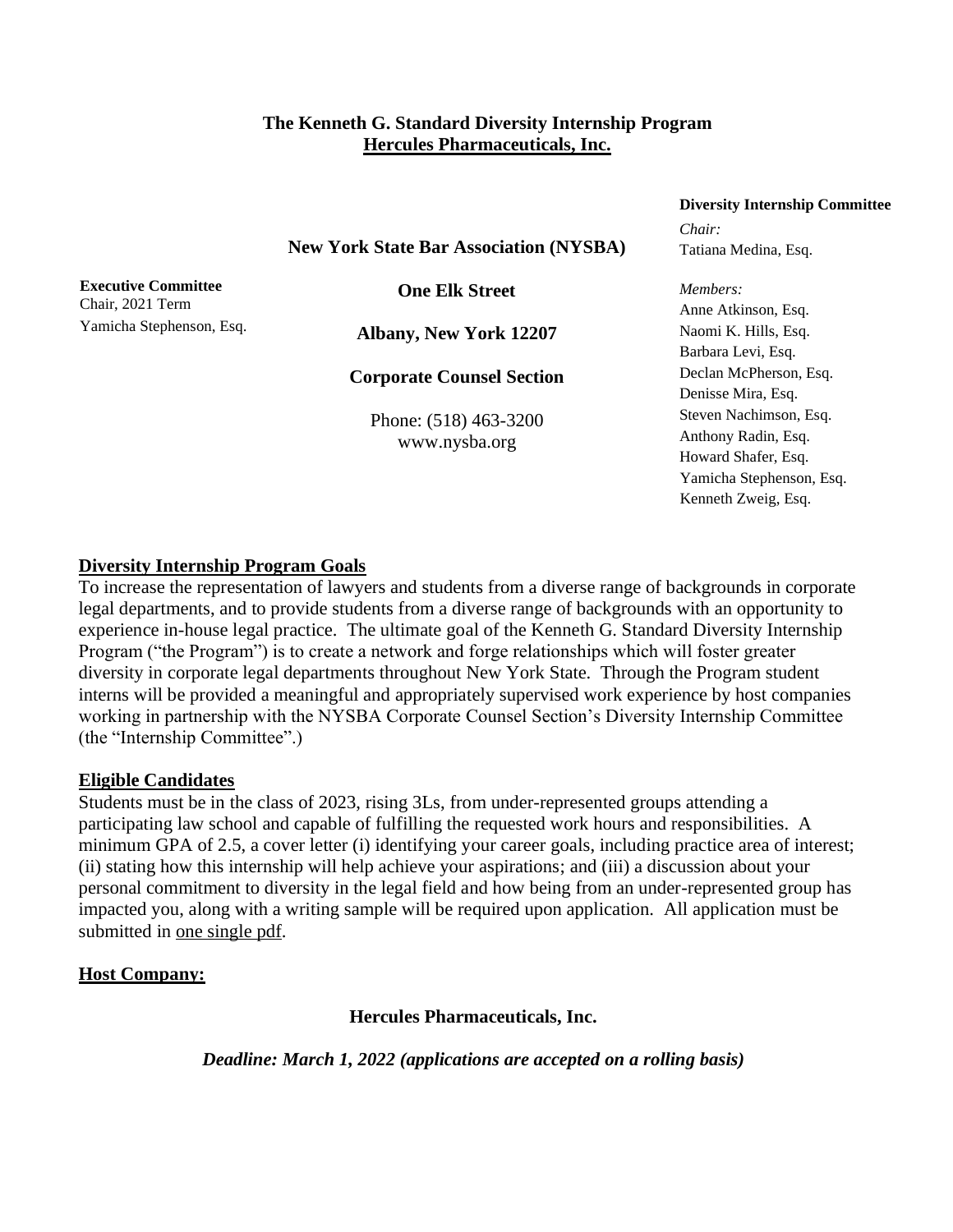Hercules is a national wholesale distributor of pharmaceutical products. Hercules' Legal Department works cross-functionally to address the company's legal issues, providing advice to the entire company and supporting Hercules' various corporate, commercial and transactional initiatives.

All interns may expect— but are not guaranteed— to work on the following:

- Contract drafting and redlining, including commercial, employment, and nondisclosure agreements.
- Reviewing company protocols and policies to ensure internal and external compliance.
- Conducting legal research using LexisNexis and PACER.
- Drafting memoranda on various legal issues impacting the pharmaceutical supply chain, including antitrust and market exclusivity.
- Interpreting FDA regulatory guidance on distribution activities for commercial products.
- Filing applications with the USPTO.

# **Experience/Skills Required:**

- Prior legal experience in corporate law, compliance law, contracts law, intellectual property law, and/or health law.
- Excellent written and verbal communication skills, including the ability to communicate legal principles, clearly and concisely, to laypersons.
- Keen attention to detail.
- Ability to simultaneously handle multiple assignments, with effective resolution of conflicting priorities and adherence to deadlines.
- Strong project management skills.

# **Experience/Skills Desired:**

- Experience in moot court or dispute resolution.
- It is preferred that applicants are a member of a journal that requires a written note.
- Strong interest in corporate law, compliance law, contracts law, intellectual property law, and/or health law.

# **Location**

27 Seaview Boulevard Port Washington, NY 11050 The internship will be in-person. The internship does not pay for relocation.

# **Program's Scope**

| <b>Student Application Deadline</b> | 03/01/2022      |
|-------------------------------------|-----------------|
| <b>Intern Selection</b>             | March 2022      |
| Program Term Start Date             | Early June 2022 |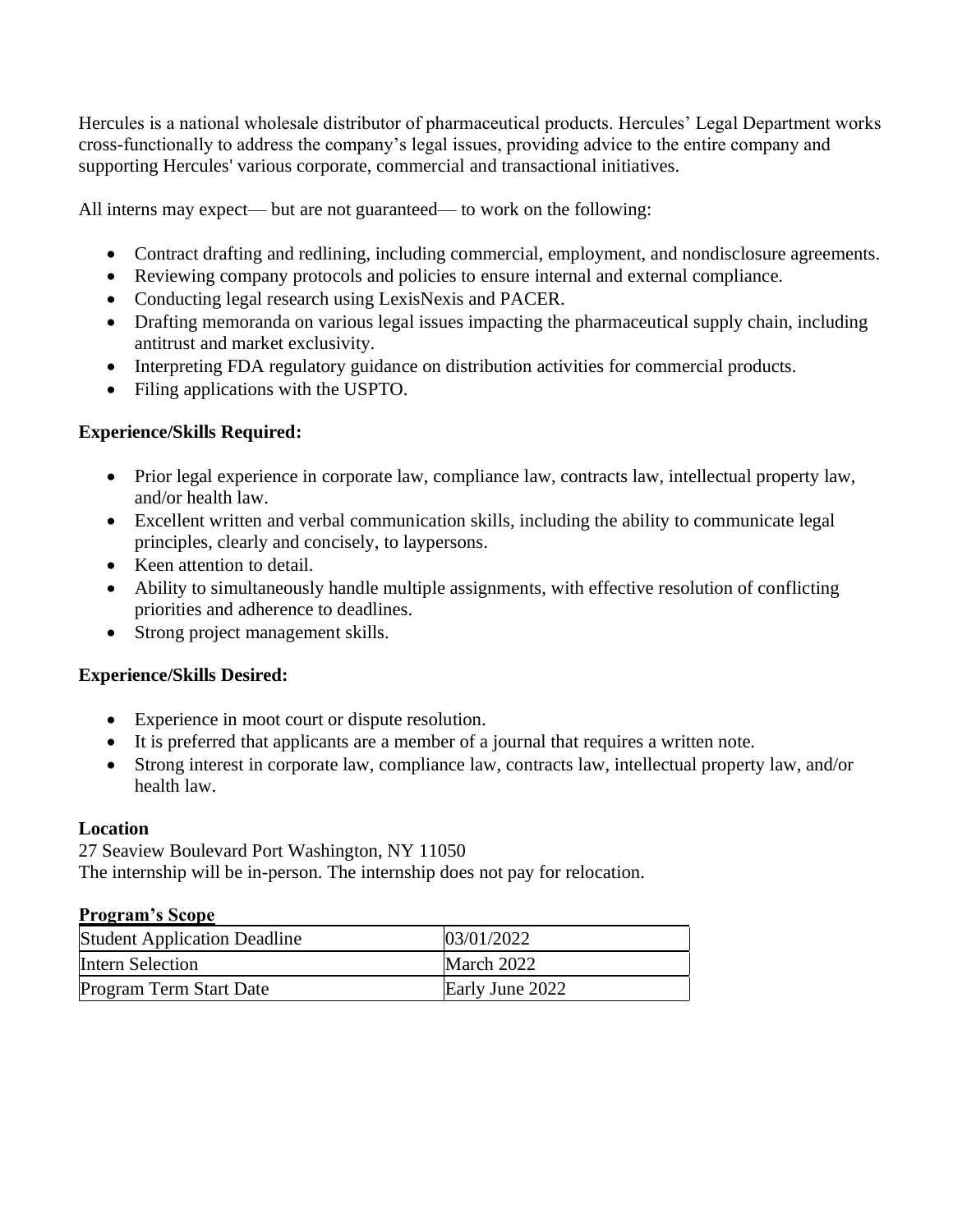#### **Student Intern Responsibilities**

- Submit the following to the Internship Committee in one single pdf:
	- o Student Application Form (attached hereto);
	- $\circ$  Cover letter (i) identifying your career goals, including practice area of interest; (ii) stating how this internship will help achieve your aspirations; and (iii) a discussion about your personal commitment to diversity in the legal field and how being from an underrepresented group has impacted you, along with a writing sample will be required upon application;
	- o Resume;
	- o Current, unofficial law school transcript showing minimum GPA of 2.5; and
	- o Writing sample.
- Complete a ten-week internship (350-400 hours; approximately 35-40 hours per week)
- Attend any Program related meetings/receptions
- Complete an evaluation of the Diversity Internship Program

#### **Host Company Responsibilities**

- Commit to the sponsorship of the intern
- Identify a contact person for the Program
- Screen and interview student candidates during the designated time period
- Designate an attorney to serve as a Mentor for the student intern who will work with, consult, advise, and guide the student intern during his/her tenure with the Host Company in the same manner as they do with other interns and new lawyers
- Exercise diligence and sensitivity to ensure that meaningful work assignments equivalent to those assigned to other interns and young lawyers are delegated to the student intern
- Evaluate and provide feedback to the student intern as company would with any other law intern working for them
- Complete an evaluation of the Program and provide any information relevant to the Program requested by the Internship Committee